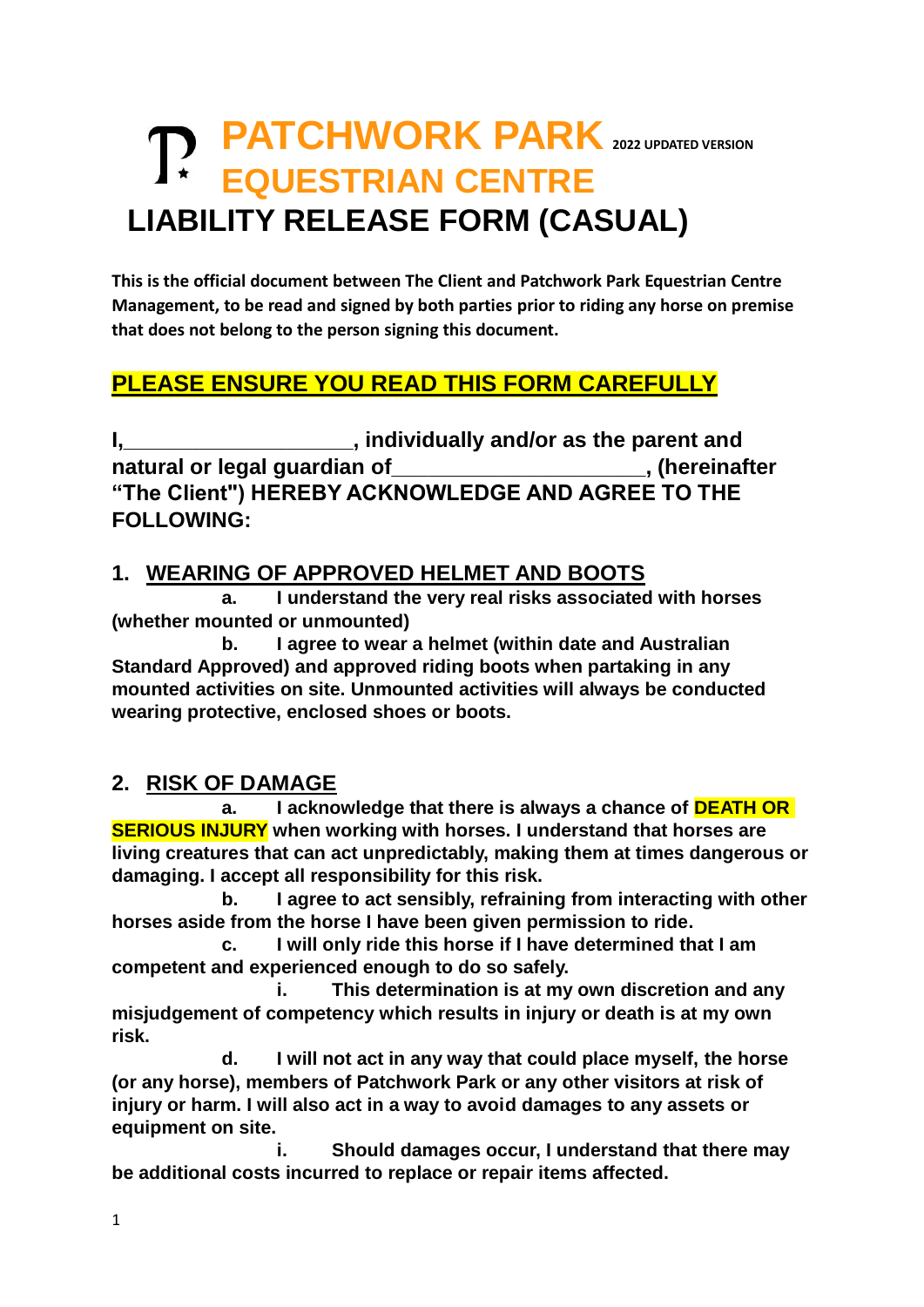**e. I relinquish all rights of prosecution towards Patchwork Park Equestrian Centre, should any damages or losses occur to myself, the horse or my possessions while on Patchwork Park Premise.**

**f. If I am involved in an accident while on premise, Patchwork Park maintains the right to call an ambulance on my behalf if necessary.** 

**i. It is at Management's discretion as to whether an ambulance is necessary.**

**ii. If an ambulance is called on my behalf and I do not have ambulance cover, I will be billed for any costs incurred.**

## **3. SAFE PROXIMITY BETWEEN HORSES**

**a. I MUST KEEP THIS HORSE AWAY from other horses at all times. This is to prevent the spread of diseases and also prevent risk of injury to myself or any horse through biting, striking or kicking. A safe distance between horses will be created at all times.** 

**b. I will not allow this horse to sniff other horses over fences.**

**c. I will not walk this horse within biting or kicking distance of another horse.**

**d. I have been notified that Patchwork Park is home to many stallions and colts that may become aggressive or upset if safe distances are not maintained.**

## **4. HANDLING OF OTHER HORSES / WANDERING**

**a. I will not handle any horse other than the horse I have been allocated.**

**b. I will not enter paddocks, stables or yards with any horses on premise, even if the horse is in trouble. If a horse requires assistance I will notify Patchwork Park Staff immediately.** 

**c. I WILL NOT WANDER / EXPLORE THIS FACILITY without supervision. This is a private facility and Patchwork Park has a duty of care for agisted horses.** 

# **5. SOBRIETY OF ALCOHOL, SMOKING OR ILLICIT DRUGS**

**a. I will not arrive for a session UNLESS I am completely sober of alcohol and free from any drugs that may hinder my ability to make decisions or remain safe.**

**b. Patchwork Park premise is a SMOKE FREE ZONE. I will not smoke for the duration of my visit.**

#### **6. MY BEHAVIOUR**

**a. I will interact civilly and courteously towards other riders, staff members and management. This includes riding in the arenas, using tie bays, etc.**

**b. I will treat any horse on the property with dignity, empathy and respect, and understand that any form of animal cruelty is strictly forbidden.**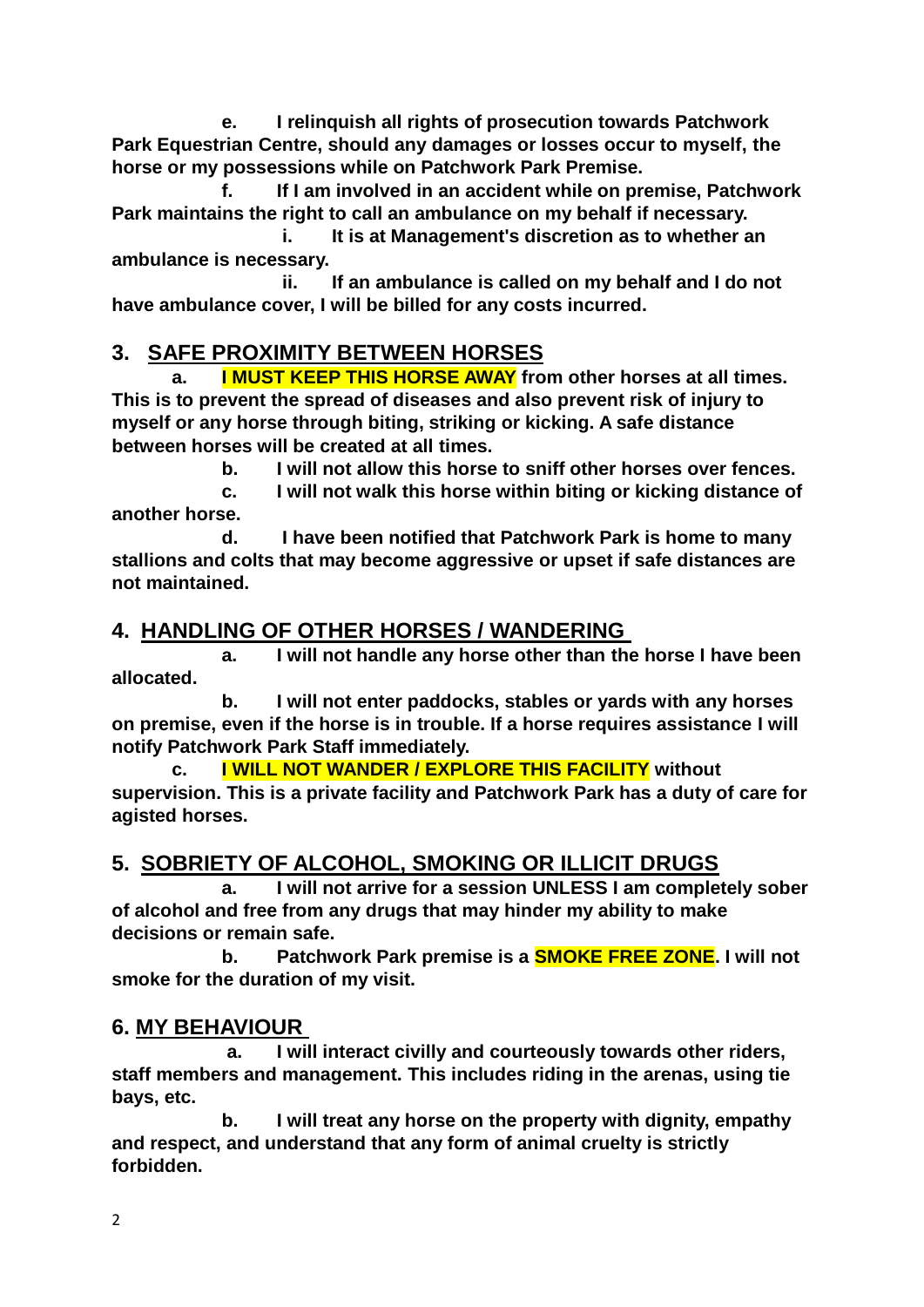**c. I may be asked to leave the property and/or further action taken if I am warned that my behaviour is unacceptable and I ignore the warning.** 

**7. DOGS**

**a. I will not bring dogs onto the property without prior arrangement.**

**b. Dogs with prior arrangement must be well behaved and either safely restrained or on a leash at all times. Many horses have natural urges to chase and kill dogs and our fences are also electrified at head height for a dog.** 

**c. I will not allow my dog to chase the horses.**

## **8. CHILDREN**

**a. I will supervise my child / children at all times.**

**b. I will not allow my child to handle, feed or enter any paddock, yard or stable of a horse on premise other than my own**

## **9. USE OF CAMERAS**

**a. I am permitted to use video and photography devices for the purpose of recording my session only. I am not permitted to take photos and videos of horses belonging to others, or training sessions of other riders.**

**b. I may publish footage online of photos obtained from sessions for the purpose of encouragement, improvement or positive remarks only. Footage is not to be obtained for the purpose of defamation.**

**I have carefully read and understand this form and I agree to the content covered in this contract.** 

**Signed (Client) \_\_\_\_\_\_\_\_\_\_\_\_\_\_\_\_\_\_ on this date of \_\_\_\_\_\_\_\_\_\_\_\_\_\_** Signed (Management) **\_\_\_\_\_\_\_\_\_\_\_\_\_\_\_\_\_\_on this date of \_\_\_\_\_**